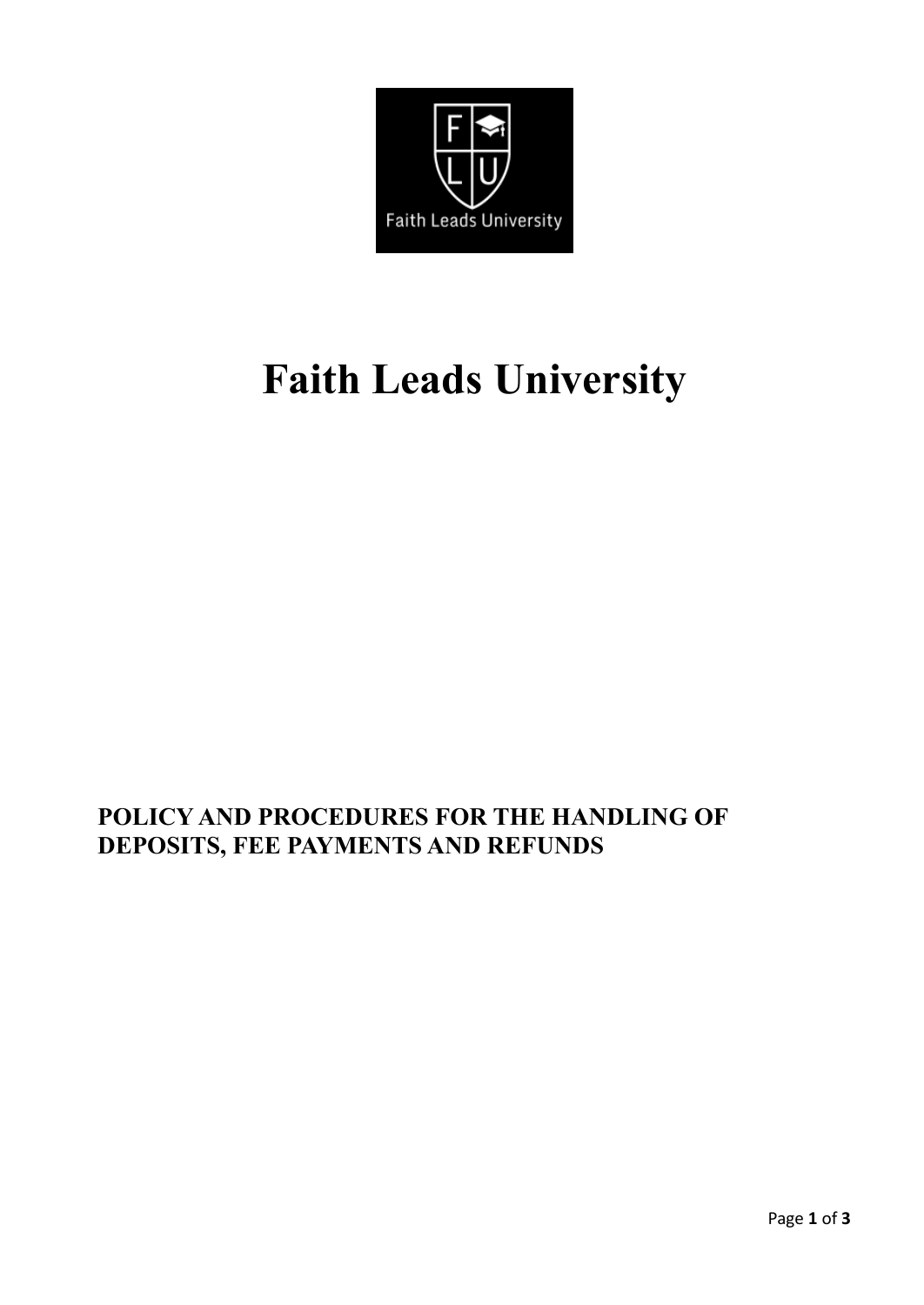## **Introduction**

It is important that students pay their fees and any required deposits at the right time to avoid any problems with starting the studies. Students are encouraged to read the following carefully and of course, get in touch with the Institution if there is anything they need to clarify.

**Fees:** Students are required to pay their tuition fees in a **single payment** at the time of enrolment: undergraduate fees are paid yearly. Students can pay fees online through our website (https://flu.education/student-account/apply-now/) or by bank transfer.

When making payments to Faith Leads University's bank account, Students' last name and student ID should be mentioned as a reference which will appear in the bank statement.

**Deposits to third parties:** The tuition fees should not be paid to anyone else but the Institution. Students are reminded not to deposit tuition fees with third parties or send money to the Institution by post. Once any deposit is made, an email will be sent by the institution acknowledging receipt and directing the student to commence enrolment.

### **Refunds**

- 1) The Institution assumes that all prospective students will have thought long about taking up a program and therefore applying for admission.
- 2) However, the Institution understands that there are many reasons for wishing to withdraw from a program, both before and after courses have commenced. Consequently, the institution's policy on refund of fees upon withdrawal is as follows: In the event of cancellation, for whatever reason, the following will apply:
	- 1. Cancellations must be made first by writing (email) to students  $@$  flu. education. Thereafter, the student will be sent an application for a refund form to be filled. An application for refund will only be considered to have been made on the date on which the email (notification) is received by the Institution;
	- 2. For cancellations which are received within 21 days from the start date of the program or course commencement date, 15% of fees shall be deducted as non-refundable administrative charges and balance will be refunded.
- 3) Where cancellations are received after 21 days of the course commencement date, see section 8 of our Terms and Conditions <https://flu.education/terms-and-conditions/> for more information.
- 4) If you are paying your undergraduate/graduate tuition fees by a loan or scholarship from a Federal or Private loan body, you should inform the organization that you have withdrawn from your program and claim no further funding. Once payment has been made by a Federal or Private Loan or scholarship body they are non-refundable and you will remain liable for the amounts paid even if you withdraw, transfer or suspend your studies at a later date.